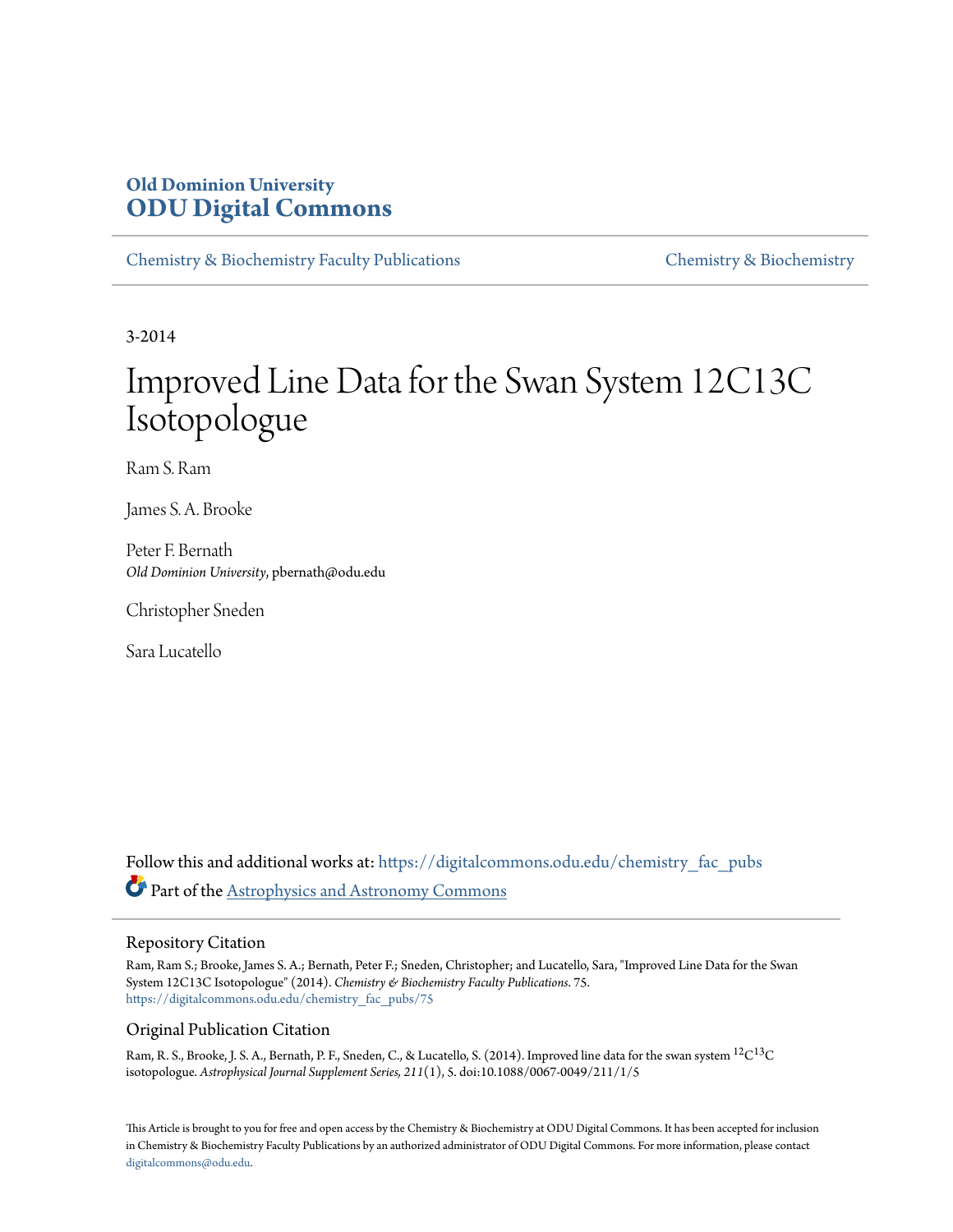# IMPROVED LINE DATA FOR THE SWAN SYSTEM 12C13C ISOTOPOLOGUE

RAM S. RAM<sup>1</sup>, JAMES S. A. BROOKE<sup>1</sup>, PETER F. BERNATH<sup>1, 2</sup>, CHRISTOPHER SNEDEN<sup>3,4</sup>, AND SARA LUCATELLO<sup>5</sup><sup>1</sup> Department of Chemistry, University of York, Heslington, York, YO10 5DD, UK; jsabrooke@gmail.com, rr662@york.a

<sup>2</sup> Department of Chemistry & Biochemistry, Old Dominion University, 4541 Hampton Boulevard, Norfolk, VA 23529-0126, USA; phernath@odu.edu <sup>3</sup> Department of Astronomy, University of Texas at Austin, Austin, TX 78712, USA;

*Received 2013 September 11; accepted 2013 November 19; published 2014 February 11*

#### ABSTRACT

We present new, accurate predictions for rotational line positions, excitation energies, and transition probabilities of the <sup>12</sup>C<sup>13</sup>C isotopologue Swan d<sup>3</sup> $\Pi$ –a<sup>3</sup> $\Pi$  system 0–0, 0–1, 0–2, 1–0, 1–1, 1–2, 2–0, 2–1, and 2–2 vibrational bands. The line positions and energy levels were predicted through new analyses of published laboratory data for the  ${}^{12}C^{13}C$  lines. Transition probabilities were derived from recent computations of transition dipole moments and related quantities. The <sup>12</sup>C<sup>13</sup>C line data were combined with similar data for <sup>12</sup>C<sub>2</sub>, reported in a companion paper, and applied to produce synthetic spectra of carbon-rich metal-poor stars that have strong  $C_2$  Swan bands. The matches between synthesized and observed spectra were used to estimate band head positions for a few of the  $12C13C$  vibrational bands and to verify that the new computed line data match observed spectra. The much weaker  $C_2$  lines of the bright red giant Arcturus were also synthesized in the band head regions.

*Key words:* line: identification – molecular data – stars: abundances – stars: carbon – stars: individual (Arcturus, HE 0212–0557)

*Online-only material:* color figures, machine-readable table

#### 1. INTRODUCTION

Electronic spectra of  $C_2$  have been studied extensively, from the near-infrared to the far-ultraviolet, and the general properties of the various band systems have been known for some time (e.g., Huber & Herzberg [1979\)](#page-7-0). Of the known  $C_2$  transitions, the Swan system  $(d^3\Pi_g - a^3\Pi_u)$  has been studied for more than a century. This system has been the focus of much attention mainly because of its presence in many astronomical objects including comets, interstellar clouds, late-type stars, and the Sun (Brooke et al. [2013](#page-7-0) and references therein). The characteristic bands of the Swan system are also detected easily in hydrocarbon combustion.

In spite of much interest in the main isotopic form  ${}^{12}C_2$ , only limited laboratory data are available for the minor isotopologues,  ${}^{12}C^{13}C$  and  ${}^{13}C_2$ . However, lines arising from  ${}^{12}C^{13}C$  are seen in many carbon stars; therefore, accurate laboratory measurements are needed. In a previous study, Pesic et al.  $(1983)$ reported the observation of several bands of the Swan system at moderate resolution using a hollow cathode discharge of argon and 13C-enriched benzene. They carried out a rotational analysis of six  ${}^{13}C_2$  bands and the 0–1, 1–1, and 1–0 bands of  $^{12}C^{13}C$ . The  $^{13}C_2$  bands were much stronger in their spectra, causing frequent overlapping with the rotational lines of <sup>12</sup>C<sup>13</sup>C. Recently, several <sup>12</sup>C<sub>2</sub>, <sup>13</sup>C<sub>2</sub> and <sup>12</sup>C<sup>13</sup>C bands of the Swan system were observed at low resolution by Dong et al. [\(2013\)](#page-7-0) during a carbon isotope analysis experiment with laser ablation of samples containing  ${}^{12}C$  and  ${}^{13}C$  mixtures. In a highresolution study, Amiot [\(1983\)](#page-7-0) recorded spectra of the 0–0 Swan bands of  ${}^{12}C_2$ ,  ${}^{13}C_2$  and  ${}^{12}C_1{}^{13}C_2$  isotopologues using a Fourier transform spectrometer (FTS). High-resolution data on bands with higher vibrational levels,  $(v \ge 1)$ , have been lacking, and so astronomers have been forced to use approximate line positions predicted from estimated  ${}^{12}C^{13}C$  spectroscopic constants, which are entirely based on  ${}^{12}C_2$  spectroscopic constants and isotopic relationships.

In related work, Amiot & Verges [\(1982\)](#page-7-0) reported an analysis of the 0–0 band of the Ballik–Ramsay system of  ${}^{13}C_2$  and  ${}^{12}C^{13}C$ using high-resolution spectra recorded with an FTS. This study was followed with a high-resolution analysis of 12 bands of the Ballik–Ramsay system of <sup>13</sup>C<sub>2</sub> (with  $v' = 0-6$ ,  $v'' = 0-3$ ) and seven bands of <sup>12</sup>C<sup>13</sup>C (with  $v' = 0$ -3,  $v'' = 0$ -2) by Islami & Amiot [\(1986\)](#page-7-0).

Along with the major isotopologue, the minor  ${}^{12}C^{13}C$  isotopologue has also been observed in diverse astronomical sources, and has been used to determine their  ${}^{12}C/{}^{13}C$  isotopic ratios. For example, Krishna Swamy [\(1987\)](#page-7-0) performed statistical thermodynamic calculations to compare with the moderately highresolution observations of comet West by Lambert & Danks [\(1983\)](#page-7-0). More recently, Rousselot et al. [\(2012\)](#page-7-0) obtained the  $^{12}C/^{13}C$  isotopic ratios of 85  $\pm$  20 and 80  $\pm$  20 for comet T7 (LINEAR) and comet Q4 (NEAT), respectively. Hema et al. [\(2012\)](#page-7-0) investigated the high-resolution spectra of R Coronae Borealis stars and hydrogen-deficient carbon stars by synthesizing the 0–1, 0–0, and 1–0 bands of the Swan system for  ${}^{12}C_2$ and  ${}^{12}C^{13}C$ .

The present work has been undertaken to predict more precise line positions of the  ${}^{12}C^{13}C$  Swan system based on spectroscopic constants from the FTS measurements determined by Amiot and coworkers, cited above. The spectroscopic constants for  $v = 1$  and 2 in the  $d^3\Pi$  state were estimated using accurate  $v = 0$  constants and <sup>12</sup>C<sup>13</sup>C equilibrium constants, which were estimated from the equilibrium constants of the  ${}^{12}C_2$  Swan system (Brooke et al. [2013\)](#page-7-0) and isotopic relationships. We then applied these line data to the spectra of a carbon-rich lowmetallicity star and to the well-studied K giant Arcturus.

#### 2. METHOD OF CALCULATION

The rotational line positions of the 0–0 band of the  ${}^{12}C^{13}C$ Swan system  $d^3\Pi - a^3\Pi$  (Amiot [1983\)](#page-7-0), and the 0–0, 1–0, 1–1,  $2-0$ ,  $2-1$ ,  $3-1$ , and  $3-2$  bands of the Ballik–Ramsay system ( $b^3\Sigma^-$ –a<sup>3</sup>Π) (Amiot & Verges [1982;](#page-7-0) Islami & Amiot [1986\)](#page-7-0)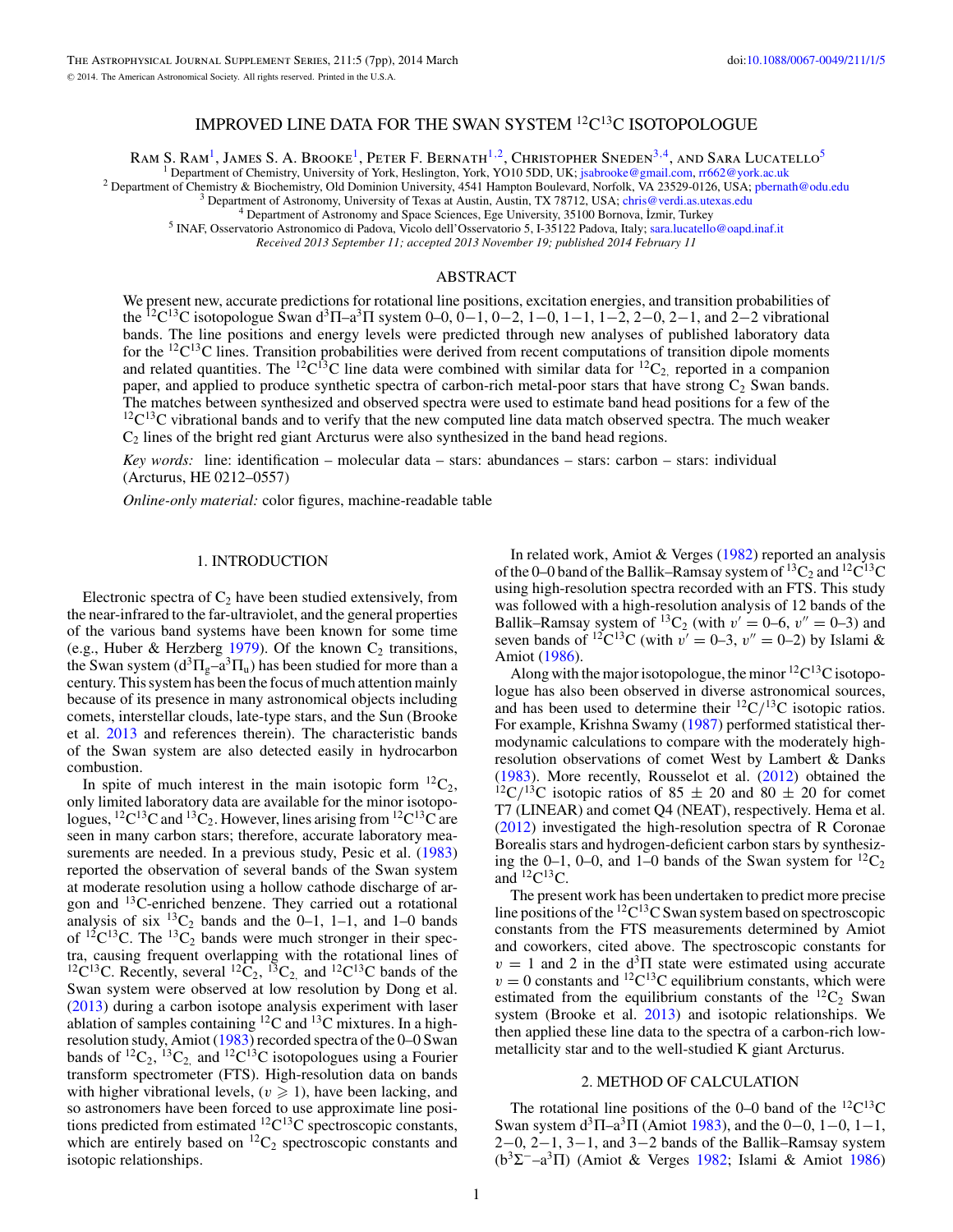| Table 1                                                                                                                                     |  |
|---------------------------------------------------------------------------------------------------------------------------------------------|--|
| Equilibrium Constants (in cm <sup>-1</sup> ) of the a <sup>3</sup> $\Pi$ and d <sup>3</sup> $\Pi$ States of <sup>12</sup> C <sup>13</sup> C |  |

| Constants                               | $a^3\Pi$         | $d^3\Pi^a$  |
|-----------------------------------------|------------------|-------------|
| $\omega_{\rm e}$                        | 1609.3651(20)    | 1753.6109   |
| $\omega_{\rm e}x_{\rm e}$               | 11.21028(91)     | 16.2191     |
| $\omega_e$ y <sub>e</sub>               | .                | $-0.2442$   |
| $B_{\rm e}$                             | 1.5692827(67)    | 1.687683    |
| $\alpha_e$                              | 0.015596(11)     | 0.018477    |
| $\gamma$ <sub>e</sub> × 10 <sup>5</sup> | $-0.0000271(44)$ | $-0.000133$ |
|                                         |                  |             |

Note.<sup>a</sup> See text for details.

were fitted simultaneously using the pgopher program (Western [2010\)](#page-7-0).<sup>6</sup> In addition to new spectroscopic constants for the  $b^3\Sigma^$ state, this fit provided the constants for the  $v = 0$ , 1, and 2 vibrational levels of the a<sup>3</sup>Π state and the  $v = 0$  level of  $d^3\Pi$ state. The Amiot group observed several perturbations in the two band systems. All of the lines affected by local perturbations were given lower weights in the fits and were expected to have a minimal effect on the isotopic relationships. Next, the equilibrium constants of the a<sup>3</sup>Π and  $d^3\Pi$  states of <sup>12</sup>C<sup>13</sup>C were calculated (Table 1) using the equilibrium constants of these states in  ${}^{12}C_2$  (Brooke et al. [2013\)](#page-7-0) and the isotopic relationships:  $\omega_{e}^{i} = \rho \omega_{e}, \omega_{e} x_{e}^{i} = \rho^{2} \omega_{e} x_{e}, \omega_{e} y_{e}^{i} = \rho^{3} \omega_{e} y_{e}, B_{e}^{i} = \rho^{2} B_{e}, \alpha_{e}^{i} =$  $\rho^3 a_e$ ,  $\gamma e^i = \rho^4 \gamma_e$ ,  $D_e^i = \rho^4 D_e$ ,  $\beta e^i = \rho^5 \beta_e$ ,  $p e^i = \rho^2 p_e$ ,  $q e^i =$  $\rho^4 q_e$ , where  $\rho = (\mu/\mu^i)^{(1/2)}$ .

The predicted  $a^3\Pi$  state equilibrium constants,  $\omega_e$  = 1609.3728 cm<sup>-1</sup>,  $\omega_e$ <sub>e</sub> $= 11.2097$  cm<sup>-1</sup>,  $B_e = 1.56938$  cm<sup>-1</sup>,  $\alpha_e$  = 0.01563 cm<sup>-1</sup>, and  $\gamma_e$  = −2.5234 × 10<sup>-5</sup> cm<sup>-1</sup> agreed well with the values of  $\omega_e = 1609.3651$  (20) cm<sup>-1</sup>,  $\omega_e x_e = 11.21028(91) \text{ cm}^{-1}$ ,  $B_e = 1.5692827(67) \text{ cm}^{-1}$ ,  $\alpha_e =$ 0.015596(11) cm<sup>-1</sup>, and  $\gamma_e = -2.71(44) \times 10^{-5}$  cm<sup>-1</sup> obtained from the present fit. The calculated values of spectroscopic constants of the  $v = 0$ , 1, and 2 levels of the <sup>12</sup>C<sup>13</sup>C a<sup>3</sup> $\Pi$  state, obtained using the equilibrium constants described above, also agreed well with the corresponding values obtained from our fit. Assuming that similar agreement exists for the  $d<sup>3</sup>\Pi$  state, we predicted the rotational constants for the  $v = 1$  and 2 vibrational levels with respect to the  $d^3\Pi v = 0$  constants as determined from the least squares fit. The other constants, such as  $A_v$ ,  $A_{\text{D}v}$ ,  $o_v$ ,  $\lambda_v$ , etc., for the  $v = 1$  and 2 levels were fixed with respect to their  $v = 0$  values, following the trend found in the  $d<sup>3</sup>\Pi$  state of

 ${}^{12}C_2$  (Brooke et al. [2013\)](#page-7-0). Tables 2 and [3](#page-3-0) provide the observed constants for  $v = 0$  and the calculated values for  $v = 1$  and 2 in the  $d^3\Pi$  state, along with the spectroscopic constants of the  $a^3\Pi$  and  $b^3\Sigma^-$  states of <sup>12</sup>C<sup>13</sup>C. The line positions in the 1–0, 1−1, 2−1, and 2−2 bands of <sup>12</sup>C<sup>13</sup>C d<sup>3</sup> $\Pi$ <sup>-a</sup><sup>3</sup> $\Pi$  transition, predicted using the constants of Tables 2 and [3,](#page-3-0) are expected to be more reliable than those calculated entirely using the isotopic relationships. The inclusion of the  $0-1$ ,  $1-1$ , and  $1-0$  line positions from Pesic et al. [\(1983\)](#page-7-0) deteriorated the fit because of the large uncertainty in their measurements, which was partly due to strong overlapping from  ${}^{13}C_2$  bands.

### 3. CALCULATION OF LINE STRENGTHS

The line strengths for various bands of the  $d^3\Pi$ – $a^3\Pi$  transition of 12C13C were calculated in the form of Einstein *A*-coefficients and oscillator strengths (*f*-values). Computational details for the  ${}^{12}C_2$  Swan bands are provided by Brooke et al. [\(2013\)](#page-7-0). The Einstein *A*-coefficients have been calculated using the following equation:

$$
A_{J'-J''}=3.13618932\times 10^{-7}\tilde{v}_3 \frac{S_{J''}^{\Delta J}}{(2J'+1)}|\langle \psi_{v'J'}|\Re_e(r)|\psi_{v''J''}\rangle|^2
$$
\n(1)

where  $S_{JJ}^{\Delta J}$  is the rotational line strength factor (the Hönl–London factor),  $\tilde{v}$  is the transition wavenumber (cm<sup>-1</sup>),  $\Re$ <sub>e</sub> is the transition dipole moment (TDM) in debye, and Einstein *A* values are in  $s^{-1}$ .

The potentials of the two electronic states were calculated using the *RKR* program (Le Roy  $2004$ ),<sup>7</sup> with the equilibrium constants of the two electronic states of  ${}^{12}C^{13}C$  (Table 1). The *RKR* potentials of the upper and lower states and the TDM function,  $\Re_e(r)$  (from high-level ab initio calculations), are then employed in the *LEVEL* program (Le Roy [2007\)](#page-7-0) <sup>8</sup> to calculate the wave functions,  $\psi_{v,J}$ . We used the TDM functions provided by Schmidt & Bacskay [\(2007\)](#page-7-0) and Kokkin et al. [\(2007\)](#page-7-0) in our line strength calculation. The TDM matrix elements obtained from *LEVEL* for each band are then used in PGOPHER (Western [2010\)](#page-7-0) for the calculation of Einstein *A*-values. The Einstein *A*values are converted into oscillator strengths (*f*-values) using the

<sup>6</sup> <http://pgopher.chm.bris.ac.uk/>

<sup>7</sup> [http://scienide2.uwaterloo.ca/](http://scienide2.uwaterloo.ca/~rleroy/rkr/)∼rleroy/rkr/ <sup>8</sup> [http://scienide2.uwaterloo.ca/](http://scienide2.uwaterloo.ca/~rleroy/level/)∼rleroy/level/

**Table 2** The Spectroscopic Constants of the  $a^3\Pi$  and  $d^3\Pi$  States of  $^{12}C^{13}C$ 

| Constants <sup>a</sup>      |                 | $a^3\Pi$       |                | $d^3\Pi$       |            |            |  |  |  |
|-----------------------------|-----------------|----------------|----------------|----------------|------------|------------|--|--|--|
|                             | $v=0$           | $v=1$          | $v=2$          | $v=0$          | $v = 1b$   | $v = 2^b$  |  |  |  |
| $T_v$                       | 0.0             | 1586.94453(71) | 3151.4685(15)  | 19377.1594(22) | 21097.3555 | 22781.8544 |  |  |  |
| $A_{\nu}$                   | $-15.27166(78)$ | $-15.2584(11)$ | $-15.2343(16)$ | $-14.0130(43)$ | $-13.9$    | $-13.85$   |  |  |  |
| $A_{\text{D}v} \times 10^4$ | 1.956(30)       | 1.93(30)       | 1.59(31)       | 3.93(36)       | 3.93       | 3.93       |  |  |  |
| $B_{\nu}$                   | 1.5614782(40)   | 1.5458286(43)  | 1.5301249(49)  | 1.6783998(93)  | 1.6594194  | 1.6395154  |  |  |  |
| $D_v \times 10^6$           | 5.92776(83)     | 5.9380(13)     | 5.9479(14)     | 6.3418(84)     | 6.5235     | 6.7052     |  |  |  |
| $\lambda_v$                 | $-0.15368(64)$  | $-0.15348(77)$ | $-0.1528(14)$  | 0.0448(21)     | 0.0448     | 0.0448     |  |  |  |
| $O_{v}$                     | 0.67076(44)     | 0.66805(49)    | 0.66352(91)    | 0.5907(22)     | 0.595      | 0.597      |  |  |  |
| $p_v$                       | 0.002226(25)    | 0.002273(17)   | 0.002461(26)   | 0.003542(62)   | 0.00354    | 0.00354    |  |  |  |
| $q_v \times 10^4$           | $-4.8888(56)$   | $-5.3670(84)$  | $-6.003(18)$   | $-6.634(15)$   | $-6.65$    | $-6.67$    |  |  |  |

**Notes.**

<sup>a</sup> Additional constants,  $H_0 = 1.291(61) \times 10^{-12}$ ,  $p_{D0} = -4.89(78) \times 10^{-8}$ ,  $q_{D0} = 1.769(14) \times 10^{-8}$ ,  $H_1 = 9.9(21) \times 10^{-13}$ ,  $q_{D1} =$  $2.268(32) \times 10^{-8}$ ,  $q_{D2} = 3.055(85) \times 10^{-8}$  for the a<sup>3</sup>Π state and  $H_0 = 1.55(22) \times 10^{-11}$  for the d<sup>3</sup>Π state were also determined. b Fixed values; see text for details.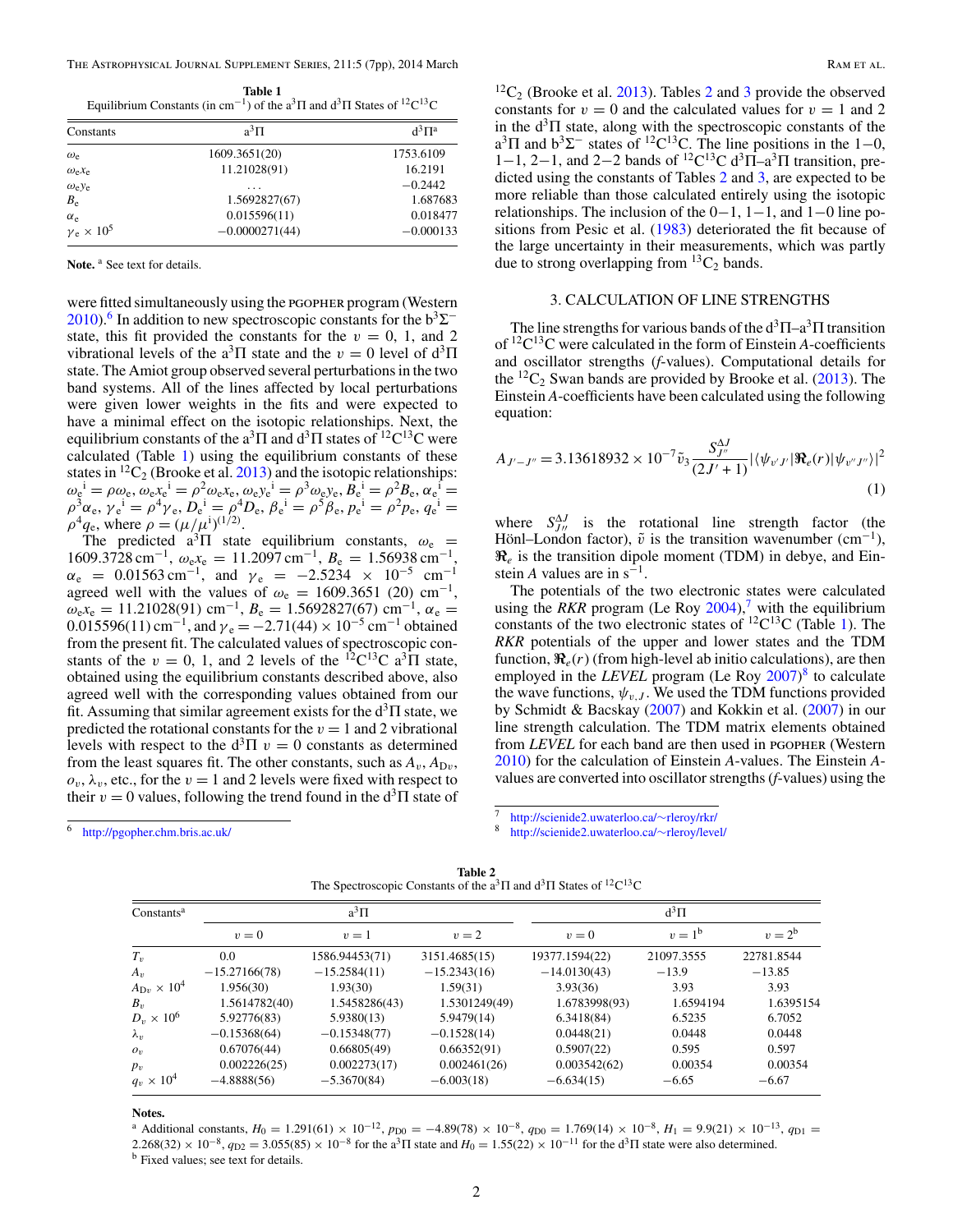**Table 3** The Spectroscopic Constants of the  $b^3\Sigma^-$  State of <sup>12</sup>C<sup>13</sup>C

<span id="page-3-0"></span>

| Constants              | $v=0$          | $v=1$          | $v=2$          | $v=3$         |
|------------------------|----------------|----------------|----------------|---------------|
| $T_v$                  | 5635.15027(57) | 7055.49421(47) | 8454.52008(67) | 9832.2947(13) |
| $B_{\nu}$              | 1.4331269(40)  | 1.4177524(40)  | 1.4023565(41)  | 1.3869552(47) |
| $D_v \times 10^6$      | 5.71904(72)    | 5.72882(72)    | 5.73592(77)    | 5.7448(13)    |
| $\gamma_v \times 10^3$ | $-1.507(175)$  | $-1.514(174)$  | $-1.577(174)$  | $-1.543(175)$ |
| $\lambda_v$            | 0.15067(72)    | 0.15294(56)    | 0.15341(69)    | 0.15715(95)   |

**Table 4** Assignments, Wavenumbers, Excitation Energies, and Transition Probabilities of Individual <sup>12</sup>C<sup>13</sup>C Transitions<sup>a</sup>

|                |          |              | Assignments        |    |    |   |              |                             | Wavenumbers                   |                             |                                |                            |                  |            |  |
|----------------|----------|--------------|--------------------|----|----|---|--------------|-----------------------------|-------------------------------|-----------------------------|--------------------------------|----------------------------|------------------|------------|--|
| v'             | v''      |              | $I^{\prime\prime}$ | F' | F' | p | $n^{\prime}$ | Observed<br>$\rm (cm^{-1})$ | Calculated<br>$\rm (cm^{-1})$ | Residual<br>$\rm (cm^{-1})$ | Lower $E$ .<br>$\rm (cm^{-1})$ | Einstein $A$<br>$(s^{-1})$ | f-value          | Transition |  |
| $\overline{0}$ | $\Omega$ |              | 3                  |    |    | e | e            | $\cdots$                    | 19370.7339                    | $\cdots$                    | $-1.9280$                      | 2.617529E+06               | 7.470145E-03     | pP1e(3)    |  |
| $\Omega$       | $\Omega$ | $\mathbf{3}$ | $\overline{4}$     |    |    | e | e            | $\cdots$                    | 19368.3875                    | $\cdots$                    | 8.9471                         | 3.359125E+06               | $1.044125E - 02$ | pP1e(4)    |  |
| $\Omega$       | $\Omega$ | 4            | 5                  |    |    | e | e            | $\cdots$                    | 19366.1767                    | $\cdots$                    | 22.6651                        | 3.647616E+06               | 1.192968E-02     | pP1e(5)    |  |
| $\Omega$       | $\Omega$ |              | 6                  |    |    | e | e            | $\cdots$                    | 19364.1266                    | $\cdots$                    | 39.2790                        | 3.777913E+06               | 1.278095E-02     | pP1e(6)    |  |
| $\Omega$       | $\Omega$ | 6            | $\overline{7}$     |    |    | e | e            | $\cdots$                    | 19362.2592                    | $\cdots$                    | 58.8343                        | 3.841279E+06               | 1.331293E-02     | pP1e(7)    |  |
| $\Omega$       | $\Omega$ |              | 8                  |    |    | e | e            | $\cdots$                    | 19360.5916                    | $\cdots$                    | 81.3680                        | 3.872963E+06               | 1.366804E-02     | pP1e(8)    |  |
| $\Omega$       | $\Omega$ | 8            | 9                  |    |    | e | e            | 19359.147                   | 19359.1360                    | 0.0110                      | 106.9088                       | 3.888559E+06               | 1.391776E-02     | pP1e(9)    |  |
| $\Omega$       | $\Omega$ | 9            | 10                 |    |    | e | e            | $\cdots$                    | 19357.9005                    | $\cdots$                    | 135.4790                       | 3.895607E+06               | $1.410102E - 02$ | pP1e(10)   |  |
| $\Omega$       | $\Omega$ | 10           | 11                 |    |    | e | e            | $\cdot$ $\cdot$ $\cdot$     | 19356.8905                    | $\cdots$                    | 167.0950                       | 3.897993E+06               | 1.424030E-02     | pP1e(11)   |  |
| $\overline{0}$ | $\Omega$ | 11           | 12                 |    |    | e | e            | $\cdots$                    | 19356.1098                    | $\cdots$                    | 201.7693                       | 3.897814E+06               | 1.434929E-02     | pP1e(12)   |  |

**Notes.**

 $a$  *v* = vibrational q.n., *J* = rotational q.n., *F* = spin component, *p* = parity, lower *E*. = Lower energy level.

(This table is available in its entirety in a machine-readable form in the online journal. A portion is shown here for guidance regarding its form and content.)

following equation:

$$
f_{J' \leftarrow J''} = 1.49919368 \frac{1}{\tilde{v}^2} \frac{(2J' + 1)}{(2J'' + 1)} A_{J' \rightarrow J''}
$$
 (2)

Complete data for the <sup>12</sup>C<sup>13</sup>C Swan band 0−1, 0−2, 1−0, 1−1, 1−2, 2−0, 2−1, and 2−2 band transitions considered in this study are given in Table 4. The quantities include: vibrational and rotational line designations, observed and calculated wavenumbers and their differences, energy levels, Einstein *A* values and oscillator strengths (*f*-values), and summary line designations.

#### 4. APPLICATION OF THE NEW  $C_2$  DATA TO STELLAR SPECTRA

#### *4.1. Generation of Line Lists*

In stellar abundance analyses, one needs line lists with wavelengths, lower-state excitation energies, and transition probabilities (usually expressed as log *gf* values) for all relevant molecular and atomic absorbers. For  $C_2$ , we generated a line list suitable for input to the current version of the LTE synthetic spectrum code, MOOG (Sneden [1973\)](#page-7-0). The relevant quantities for each line were derived for  ${}^{12}C_2$  from the data in the table in Appendix A of Brooke et al.  $(2013)$  and for <sup>12</sup>C<sup>13</sup>C from the data in Table 4. The resultant line list, containing nearly 184,000 transitions, can be obtained from the authors.<sup>9</sup>

Wavenumbers in air were computed from the vacuum wavenumbers with the Birch & Downs [\(1994\)](#page-7-0) corrected version of Edlén's  $(1966)$  $(1966)$  conversion formula, and inverted to produce air wavelengths in Angstroms. For lines with laboratory detections we adopted the measured wavenumbers, and used the predicted wavenumbers for the other transitions. We changed the lower-state energies  $E''$  from units of cm<sup>-1</sup> to eV, a common convention in astronomy. Finally, we converted the Einstein spontaneous emission coefficient *A* to the commonly used *gf* via

$$
gf = f_{J' \leftarrow J''}(2J' + 1)
$$
 (3)

The MOOG code follows the development of Schadee [\(1964\)](#page-7-0) for diatomic molecules. His approach combined Saha and Boltzmann equations to form a transition lower-state electron number density in terms of the constituent atomic free number densities (after molecular equilibrium computations), their partition functions, and the molecular dissociation energy.

The  $C_2$  dissociation energy is well determined (e.g.,  $D_0 =$ 6.30 eV, Urdahl et al. [1991;](#page-7-0) 6.27 eV, Pradhan et al. [1994\)](#page-7-0). We adopted  $D_0 = 6.27$  eV. In the Sun, and most cool stars, the free number density of carbon depends almost entirely on the CO formation, that is

$$
P(C) = p(C) + p(CO) + \text{minor species}
$$

where *P*(C) is the fictitious (in the absence of any molecular or ionized species) pressure of carbon. The  $C_2$  molecule is at most a trace constituent in typical, cool, stellar atmospheres, so its dissociation energy is unimportant for this equilibrium equation. In line-forming regions ( $\tau \sim -1$ ) of the solar atmosphere, C<sub>2</sub> comprises about 0.01% of the total carbon, and in lower-pressure G–K giants the percentage of  $C_2$  is orders of magnitude less.

Diatomic molecular partition functions mathematically cancel out in the Schadee [\(1964\)](#page-7-0) line opacity equations. However, the partition functions for homonuclear  ${}^{12}C_2$  and heteronuclear  ${}^{12}C^{13}C$  differ by a factor of two because the parent molecule has half as many energy states as the isotopic form. This difference cannot be accounted for in MOOG's implementation of

<sup>9</sup> [http://www.as.utexas.edu/](http://www.as.utexas.edu/~chris/lab.html)∼chris/lab.html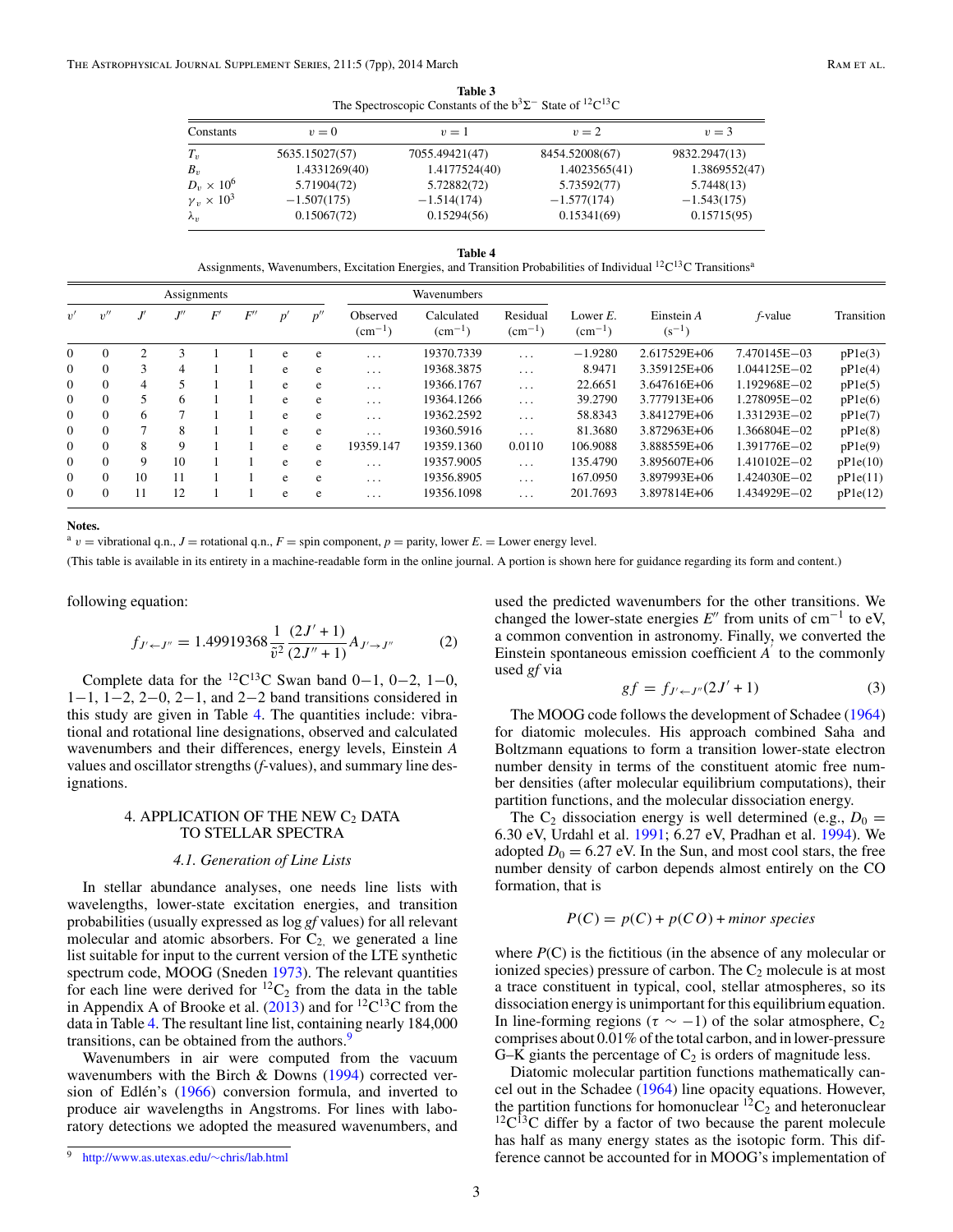<span id="page-4-0"></span>the Schadee formalism (D. L. Lambert 2013, private communication; see also the discussion in Cohen et al.  $2006$ ). Since  $C_2$ is the only homonuclear molecule of interest in stellar spectroscopic investigations, we chose to make no general alteration to the synthesis code. Rather, like Cohen et al., we simply divided the *gf* values computed as above by a factor of two to mimic the partition function differences. This choice is reflected in our final  $C_2$  line list, which contains all parent and isotopic lines from this study.

#### *4.2. C2 Swan Bands in Carbon-enhanced Metal-poor Stars*

The major absorption bands of the  $C_2$  Swan system occur in the 4500–5700 Å spectral region. However, in stars with abundance mixes like that of the Sun, the Swan system produces relatively weak absorption features that often are significantly contaminated with or completely masked by atomic lines. The strongest Swan bands, those of the  $\Delta v = 0$  sequence, occur near 5100 Å, just where the strongest MgH  $A^2\Pi - X^2\Sigma^+$  bands are located (e.g., Hinkle et al. [2013](#page-7-0) and references therein). Indeed, Swan system lines often serve as contaminants to MgH. As such, they increase the difficulty in deriving reliable Mg isotopic ratios from MgH, while not presenting enough isolated  $C_2$  features for a reliable carbon abundance analysis. In order to make a cleaner test of our new line list, first we decided to generate synthetic spectra of the Swan bands to compare with high-resolution spectra of so-called "carbon-enhanced metalpoor" stars (CEMP; see Beers & Christlieb [2005\)](#page-7-0).

Cohen et al. [\(2006\)](#page-7-0) conducted a high-resolution spectroscopic survey of 15 CEMP stars. Their spectra, obtained with the HIRES instrument, are available in the Keck Observatory archive. The observations were made as part of the program, "The first generation of stars in the Galaxy" (PI: J. Cohen), on 2002 September 27 and 28. Five 1200 s exposures were collected, using a 0'.86 slit width, which yields a spectral resolution of  $R \approx 45,000$ . Spectra cover the range between 3840 and 5330 Å. For more details about the observations, the interested reader is referred to Cohen et al. These archival spectra were reduced using the  $MAKEE^{10}$  spectrum reduction package, then continuum-normalized and shifted to rest-frame using IRAF. $<sup>11</sup>$ </sup>

All of the CEMP stars in the Cohen et al. [\(2006\)](#page-7-0) survey are very metal-poor  $(-3.30 \leq$  [Fe/H]  $\leq -1.85$ ), relatively warm (4945 K  $\leq T_{\text{eff}} \leq 6240$  K) subgiants and giants (2.0  $\leq$  $\log g \leqslant 3.7$ ). These parameters combine to yield very weak atomic absorption lines in their spectra. However, the majority of CEMP stars are also enriched in neutron-capture (*n*-capture) elements, most noticeably in barium  $(Z = 56)$ , the lanthanides  $(57 \le Z \le 71)$ , and lead  $(Z = 82)$ . Transitions arising from ionized *n*-capture species can be seen especially in the blue–violet spectral regions. Detailed abundance studies of these kinds of CEMP stars indicate that the dominant *n*-capture synthesis mechanism has been the slow "*s*-process" (e.g., Sneden et al. [2008](#page-7-0) and references therein), so such stars are labeled CEMP-*s*.

Almost all very metal-poor halo stars have relative overabundances with respect to iron of the "*α*" elements Mg, Si, Ca, and Ti. The Cohen et al. [\(2006\)](#page-7-0) sample is no exception, with [Mg*/*Fe] ∼ +0.5, but since the mean metallicity of their stars is  $\langle [Fe/H] \rangle \sim -2.1$ , the total magnesium abundance is still very small, thus absorption by MgH must be very weak or completely absent. Of course, carbon is very overabundant in CEMP stars; the mean enhancement in the Cohen et al. sample is  $\langle$ [C/Fe] $\rangle \sim$ 1.9 ([C*/*H]∼−0.2), making C2 the dominant spectral feature near 5000 Å.

We inspected our set of Cohen et al. [\(2006\)](#page-7-0) data, seeking stars with the largest  $C_2$  absorption combined with the lowest <sup>12</sup> $C/$ <sup>13</sup>C ratios, in order to see the  ${}^{12}C_{13}C$  isotopic band structures. We found clearly identifiable 1–0 and 2–1 P-branch band heads of this isotopologue in six stars, and 0–1 band heads in one star. For the 0–1 band region we added a spectrum of the CEMP subgiant, LP 625–44 (Aoki et al. [2006](#page-7-0) and references therein), which was obtained by David Lai with Hamspec at Lick Observatory. From these spectra, we estimated the observed band head wavelength differences,  $\lambda(^{12}C^{13}C) - \lambda(^{12}C_2)$ . For this exercise, we defined the wavelength of deepest absorption to be the band head, which we estimated to be ∼0.3 Å blueward of the P-branch red–edge wavelength. From the wavelength differences, we computed <sup>12</sup>C<sup>13</sup>C band head wavelengths using the corresponding <sup>12</sup>C<sub>2</sub> wavelengths derived by Brooke et al. [\(2013\)](#page-7-0). In Table [5](#page-5-0) we list the  ${}^{12}C_2$  band heads from that paper, our observed stellar and predicted 12C13C band heads, our predicted isotopic shifts, and those of Pesic et al. [\(1983\)](#page-7-0). Clearly, our predicted band head positions are in good agreement with the observed ones.

We chose to concentrate on the star HE 0212–0557 to compare our predicted  ${}^{12}C^{13}C$  line data with observations over larger wavelength ranges. For details about the model parameter and abundance determinations of this star, see Cohen et al. [\(2006\)](#page-7-0). Briefly, they derived  $T_{\text{eff}} = 5075 \text{ K}$ ,  $\log g = 2.15$ ,  $v_{\text{micro}} =$  $1.8 \text{ km s}^{-1}$ , and metallicity = [Fe/H] =  $-2.27$ . They reported abundances for 18 other elements. Highlights for our purposes are:  $[C/Fe] = 1.74$ ,  $^{12}C/^{13}C = 3-4$ ,  $[\alpha$ -element/Fe] = [ $\langle Mg I,$ Ca i, Ti i, Ti ii<sup></sup>/Fe] = +0.2, and [rare-earth-elements/Fe] =  $[\langle Ba II, La II, Ce II, Pr II, Nd II \rangle/Fe] = +2.2$ . The enormous overabundances of carbon and the rare-earth neutron-capture abundances definitely assign HE 0212–0557 to the CEMP-*s* category.

We first produced synthetic spectra with the MOOG code, generating input quantities as follows. A model atmosphere for HE 0212–0557 with the Cohen et al.  $(2006)$  parameters  $T_{\text{eff}}$ ,  $\log g$ , [Fe/H],  $v_{\text{micro}}$  was calculated by interpolating in the ATLAS model grid (Kurucz  $2011$  and references therein).<sup>12</sup> We constructed the line lists beginning with the  ${}^{12}C_2$  and  ${}^{12}C^{13}C$ lines described above, and added atomic lines from Kurucz's line compendium.<sup>13</sup> For most atomic lines, we adopted the transition probabilities from the Kurucz database, but for neutron-capture elements (particularly the rare-earth ions) we adopted the *gf '*s determined in a series of papers by the Wisconsin atomic physics group (Sneden et al. [2009](#page-7-0) and references therein). The computed spectra were then convolved with Gaussian functions that empirically accounted for the combined effects of the Keck spectrograph slit function and stellar macroturbulence. Finally, we compared the synthetic spectra to the observed HE 0212–0557 spectrum, which had been corrected for its apparent radial velocity and continuum-normalized.

Some illustrative spectra of  ${}^{12}C_2$  and  ${}^{12}C^{13}C$  bands in HE 02[1](#page-5-0)2-0557 are provided in Figures 1 and [2.](#page-5-0) We show spectra for small wavelength ranges that include the 0–0 and 1–1 band heads in Figure [1.](#page-5-0) Absorption by  $C_2$  dominates the spectrum

 $^{10}\,$  Software package developed by T. A. Barlow for reduction of Keck HIRES data. Available on the Keck Observatory home page, [http://www.keckobservatory.org.](http://www.keckobservatory.org)

<sup>&</sup>lt;sup>11</sup> IRAF is distributed by the National Optical Astronomy Observatory, which is operated by the Association of Universities for Research in Astronomy, Inc., under cooperative agreement with the National Science Foundation.

<sup>12</sup> <http://kurucz.harvard.edu/grids.html>

<sup>13</sup> <http://kurucz.harvard.edu/linelists.html>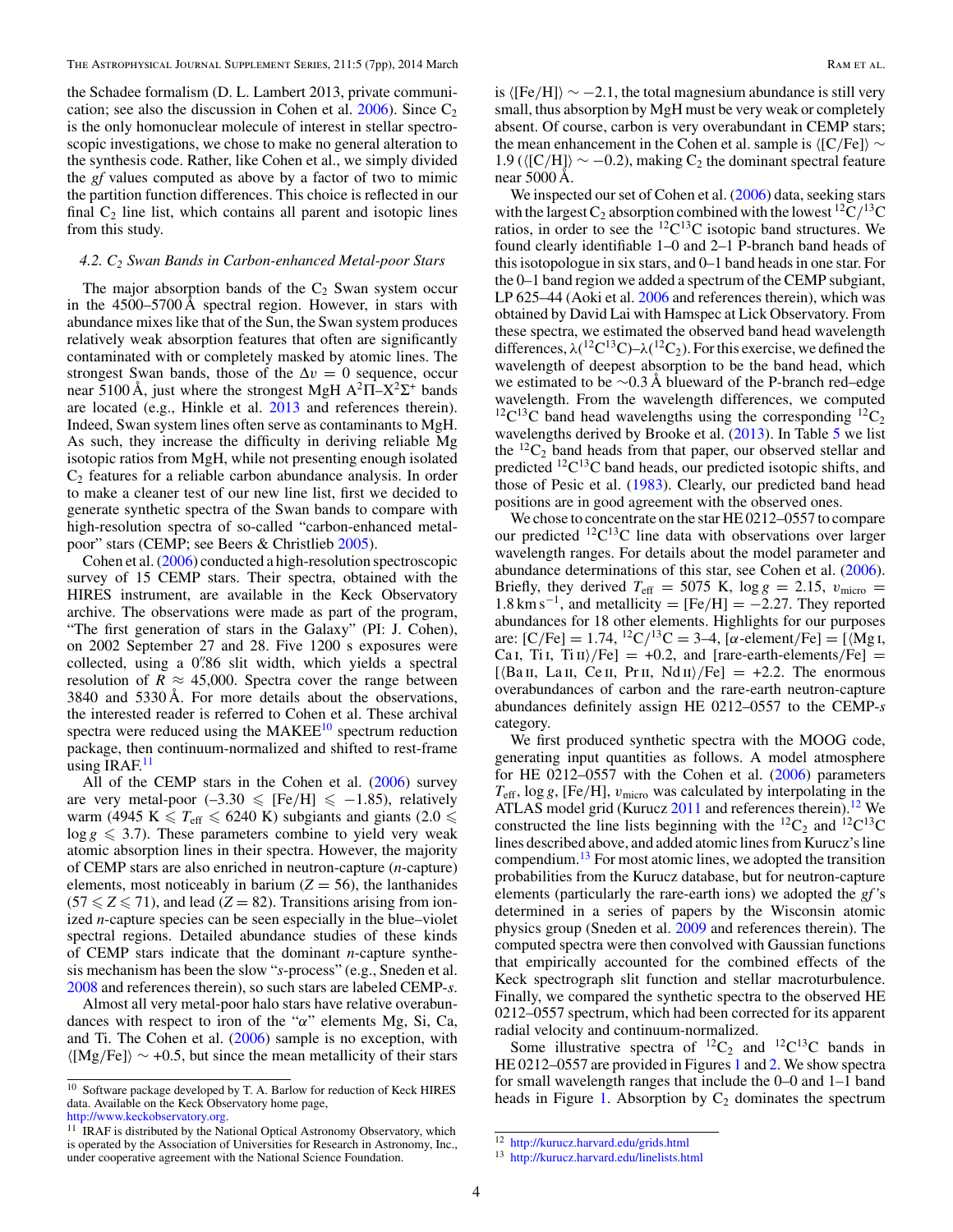**Table 5** Calculated and Observed Band Head Positions of  ${}^{12}C^{13}C$  and Comparison of Isotope Shifts

<span id="page-5-0"></span>

| Band        |                 | ${}^{12}C_2$           |                |                         | ${}^{12}C$ ${}^{13}C$ |                        |                              | ${}^{12}C_{2}$ - ${}^{12}C_{1}{}^{13}C$ Isotope Shift |             |                       |  |
|-------------|-----------------|------------------------|----------------|-------------------------|-----------------------|------------------------|------------------------------|-------------------------------------------------------|-------------|-----------------------|--|
|             |                 | Brooke et al. $(2013)$ |                | Observed <sup>a</sup>   |                       | Predicted <sup>a</sup> |                              | Predicted <sup>a</sup>                                |             | Pesic et al. $(1983)$ |  |
|             | $\rm\ (cm^{-1}$ | (Å)                    | $\rm\,cm^{-1}$ | (Å)                     | $(cm^{-1})$           | (A)                    | $\rm \left( cm^{-1} \right)$ | (A)                                                   | $(cm^{-1})$ | (A)                   |  |
| $(0-1)^{b}$ | 17739.75        | 5635.492               | 17770.1        | 5625.9                  | 17770.28              | 5625.810               | $-30.53$                     | 9.682                                                 | $-30.40$    | 9.641                 |  |
| $(1-2)$     | 17898.58        | 5585.483               | $\cdots$       | $\cdot$ $\cdot$ $\cdot$ | 17925.74              | 5577.020               | $-27.16$                     | 8.463                                                 | $-27.07$    | 8.438                 |  |
| $(0-0)$     | 19354.79        | 5165.240               | $\cdots$       | $\cdot$ $\cdot$ $\cdot$ | 19354.40              | 5165.344               | 0.39                         | $-0.104$                                              | 0.52        | $-0.139$              |  |
| $(1-1)$     | 19490.23        | 5129.345               | $\cdots$       | $\cdot$ $\cdot$ $\cdot$ | 19487.80              | 5129.985               | 2.43                         | $-0.640$                                              | 2.42        | $-0.637$              |  |
| $(2-2)$     | 19611.01        | 5097.754               | $\cdots$       | $\cdots$                | 19608.07              | 5098.519               | 2.94                         | $-0.764$                                              | 4.03        | $-1.045$              |  |
| $(1-0)^{b}$ | 21104.15        | 4737.079               | 21071.0        | 4744.6                  | 21070.54              | 4744.635               | 33.61                        | $-7.556$                                              | 34.08       | $-7.667$              |  |
| $(2-1)$     | 21201.72        | 4715.278               | 21167.2        | 4723.0                  | 21167.52              | 4722.897               | 34.20                        | $-7.619$                                              | 34.14       | $-7.607$              |  |

**Notes.**

<sup>a</sup> This paper; band head positions and isotope shifts are given in wavenumbers  $(cm<sup>-1</sup>)$  as well as in Angstrom units in air.

<sup>b</sup> Isotope shifts (in Å and cm<sup>-1</sup> units) observed by Dong et al. [\(2013\)](#page-7-0) are 9.7 Å, −30.58 cm<sup>-1</sup> for the 0–1 band and −7.5 Å, 33.35 cm<sup>-1</sup> for the 1–0 bands.



Figure 1. Observed and synthetic spectra for HE 0212-0557 around the 0-0 and 1–1 Swan system band heads. In each panel the black line is the observed spectrum. The blue line represents a synthesis with only <sup>12</sup>C<sub>2</sub> lines: <sup>12</sup>C/<sup>13</sup>C =  $\infty$ . The red line represents a synthesis with substantial <sup>12</sup>C<sup>13</sup>C contributions:  $^{12}C/^{13}C = 3.5$ . In panel (a) the 0–0 band head is shown, along with a small additional region to the red, without strong  $C_2$  lines. Two Mg I b lines are labeled in the panel. In panel (b) the 1–1 band head is shown. Atomic lines are included in the syntheses, but their absorptions are overwhelmed by those of the  $C_2$  lines. (A color version of this figure is available in the online journal.)

blueward of 5165 Å. Isotopic wavelength shifts of the  $\Delta v = 0$ bands are very small; the <sup>12</sup>C<sub>2</sub> and <sup>12</sup>C<sup>13</sup>C band heads are indistinguishable. Nevertheless, it is easy to see that the observed spectrum must include large contributions from <sup>12</sup>C<sup>13</sup>C lines. We varied the carbon isotopic ratio and the total carbon abundance until the best synthetic*/*observed spectrum match was



**Figure 2.** Observed and synthetic spectra for HE 0212–0557 around the 2–1 and 1–0 Swan system band heads. The line colors are the same as in Figure 1. Some of the atomic lines included in the syntheses have noticeable absorption. In panel (a) a few prominent rare-earth element transitions are labeled. In panel (b) note that there are many individual 1–0 transitions mixed in the  $2-1^{12}C_2$ and  ${}^{12}C {}^{13}C$  band head lines.

(A color version of this figure is available in the online journal.)

achieved, deriving  $\log \varepsilon$ (C) = 8.12  $\pm$  0.05 ([C/Fe] = 1.8) and  $12^1C/13C \approx 4-5$ . Both of these results are in excellent accord with those of Cohen et al. [\(2006\)](#page-7-0).

Panel (a) of Figure 1 also includes a 10 Å region redward of the 0–0 band head, which is almost devoid of  $C_2$  absorption. Several prominent features here are due to Fe i, but there are also two of the three Mg i b lines, which are labeled in the figure. In solar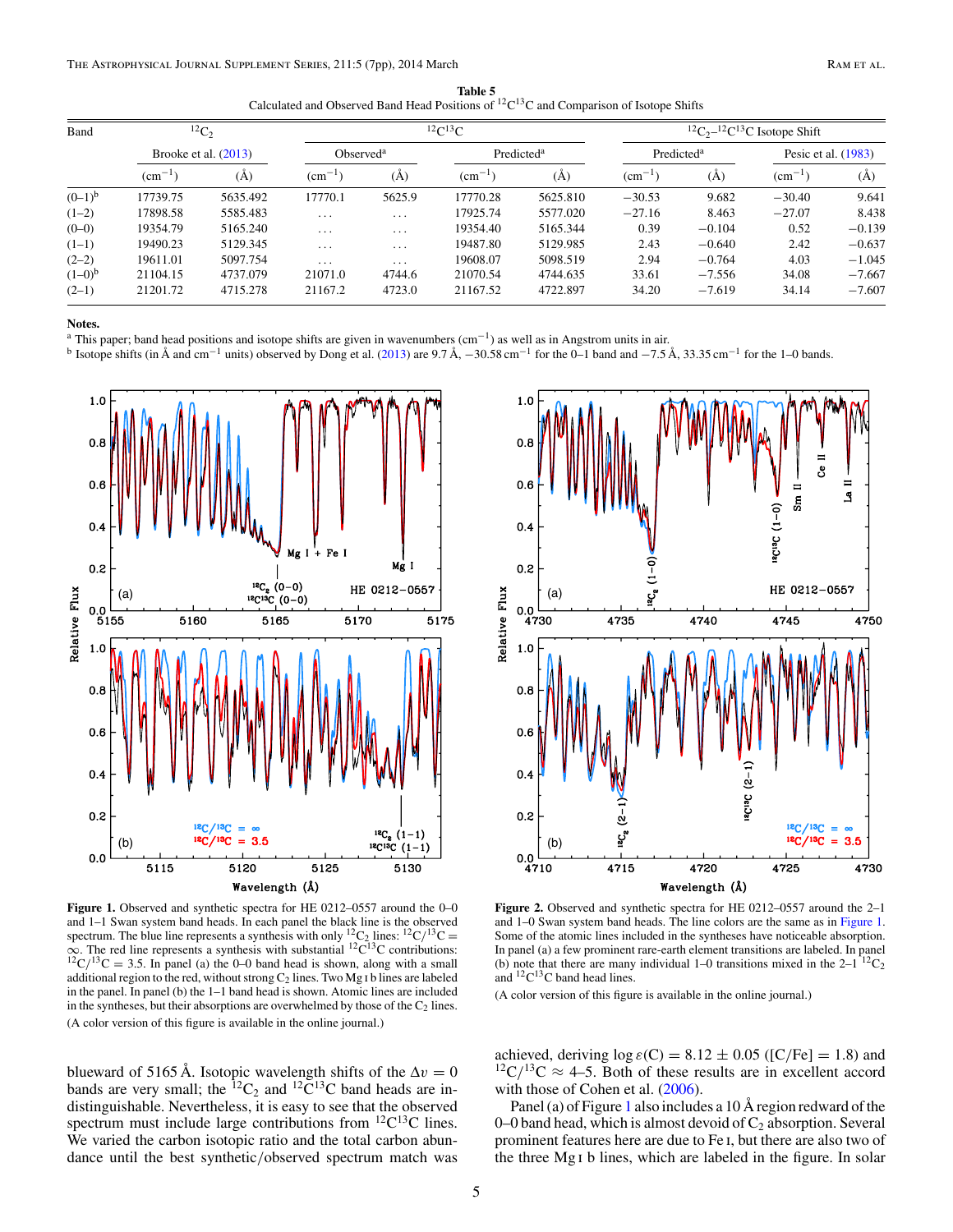<span id="page-6-0"></span>

**Figure 3.** Observed and synthesized spectra of the 0–0 and 0–1 Swan band heads of  ${}^{12}C_2$  and  ${}^{12}C^{13}C$  in K-giant star Arcturus. The black dots represent the observed spectrum. The green line shows the synthesis with the best fit to the observations. The blue and purple lines represent carbon abundances reduced and increased with respect to the best fit by factors of two. The red line is a synthetic spectrum with no contribution from  $C_2$ . (A color version of this figure is available in the online journal.)

abundance mixtures the Mg i lines dominate the 5160–5190 Å spectral region. Their relative weakness compared to  $C_2$  is one of the defining characteristics of an extreme CEMP star; HE 0212–0557 is a near-textbook example of such an object.

In Figure [2](#page-5-0) we show small wavelength sections that cover the 1–0 and 2–1 band heads. Happily, the isotope shifts for the  $\Delta v = +1$  sequence are large; the <sup>12</sup>C<sup>13</sup>C band heads are about 8 Å to the red of their  ${}^{12}C_2$  counterparts. This allows a much easier estimation of the isotopic ratio. Our derived total carbon abundance (log  $\varepsilon$ (C) = 8.09  $\pm$  0.05) and <sup>12</sup>C/<sup>13</sup>C ratio  $(4.5 \pm 0.5)$  are indistinguishable from those obtained from the  $\Delta v = 0$  bands. In panel (a) of this figure we have labeled three prominent rare-earth, ionized-species transitions. These lines would be extremely weak in metal-poor stars without the enormous overabundances of the *n*-capture elements of HE 0212–0557. There are other *n*-capture absorptions that appear among the  $C_2$  bands; their inclusion in our syntheses improves the quality of the match to the observed spectrum. In panel (b) the  ${}^{12}C_2$  2–1 band head is easily identified since it dominates the absorption in the 4712–4716 Å region. One can also find the  ${}^{12}C^{13}\overline{C}$  2–1 band head at 4722 Å, but this task is made much more difficult by the strong absorption lines in this region due to  $1-0^{12}C_2$  and  ${}^{12}C^{13}C$ .

Our stated errors for  $[C/Fe]$  and  $^{12}C/^{13}C$  simply reflect uncertainties in matching the observed spectrum. Strong  $C_2$ Swan absorption occurs throughout the 4500–5200 Å region in HE 0212–0557. This makes accurate continuum placement somewhat difficult, especially near the  $C_2$  band heads. However, our synthetic spectra were computed over about 100 Å each in the  $\Delta v = 0$  and +1 wavelength regions, and we derived consistent carbon abundances and isotopic ratios in all of the synthesized

regions. Note that our  $\pm 0.05$  error in total carbon abundance is very small because of the great sensitivity of the "doublemetal"  $C_2$  absorption to the carbon abundance. In these illustrative synthetic spectrum computations, we have not attempted to estimate the effects of model atmosphere parameters on [C*/*Fe]; see Cohen et al. [\(2006\)](#page-7-0) for an extensive uncertainty analysis. However, we should re-emphasize statements from many past isotopic investigations: derived <sup>12</sup>C/<sup>13</sup>C ratios are almost totally insensitive to errors in  $T_{\text{eff}}$ , log *g*, and [M/H] because the molecular parameters (dissociation and excitation energies, transition probabilities) are nearly identical for  ${}^{12}C_2$ and  ${}^{12}C^{13}C$ .

Our HE 0212–0557 spectrum does not extend into the wavelength region of the  $\Delta v = -1$  bands, which cover about 5400–5640 Å; the <sup>12</sup>C<sub>2</sub> 0–1 band head lies at 5635 Å. These bands are somewhat weaker than the  $\Delta v = 0$  and +1 sequences, and the isotopic shifts are to the blue. For example, the  ${}^{12}C^{13}C$  $0-1$  band head lies at 5625 Å. We synthesized this region to compare with the spectrum of another Cohen et al. [\(2006\)](#page-7-0) star, HE 1150–0428, which has a very low  ${}^{12}C/{}^{13}C$  ratio. We detected the  ${}^{12}C^{13}C$  band head, and confirmed that our line list accurately matches the wavelengths of the observed spectrum. We concur with the Cohen et al. derived abundances ( $[C/Fe] \approx$ +2.4 for [Fe/H]  $\approx -3.3$ , and <sup>12</sup>C/<sup>13</sup>C  $\approx$  4) in HE 0212–0557, but have no new information to add on the  $\Delta v = -1$  band sequence.

#### *4.3. C2 in Arcturus*

The very bright K-giant star Arcturus has been studied at high spectral resolution for decades. The atmospheric parameters of